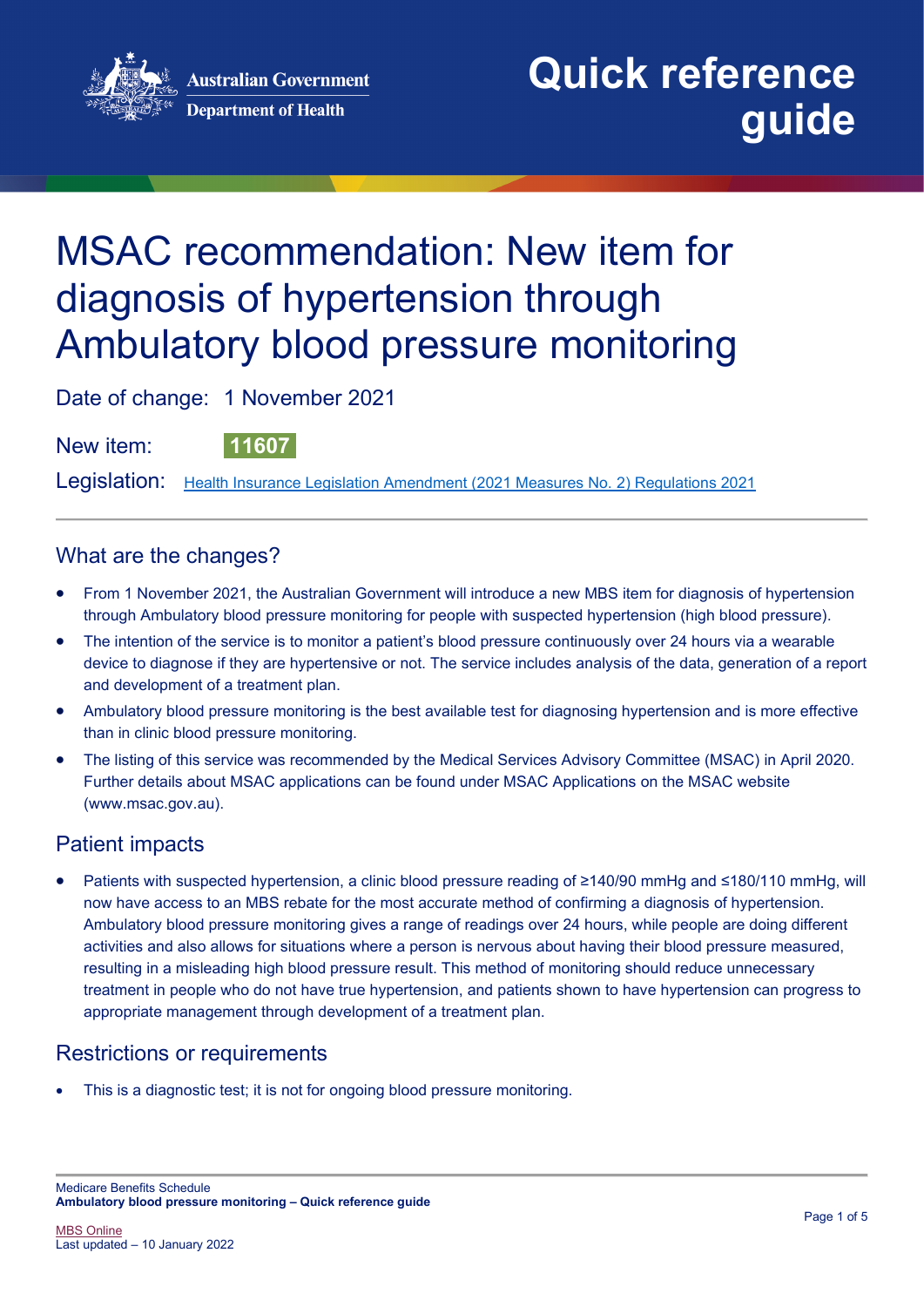

- For a patient to be eligible for the service they must have demonstrated/recorded in a clinic consultation, a systolic blood pressure measurement between ≥140 to ≤180 mmHg, and/or a diastolic blood pressure measurement between ≥90 to ≤110 mmHg and have not commenced anti-hypertensive medication.
- Restricted to one service per patient per year.
- MSAC concluded that management of hypertension is best placed in primary practice and this service is intended for use by GPs although the service is open to all medical practitioners.
- Elements of this service can be performed on behalf of the medical practitioner (e.g. fitting the monitor, downloading the results) under 1.2.11 of the General Services Medical Table regulations. However, it is expected that the provider claiming the service must analyse the results and write the report.
- The medical practitioner may bill the entire pre-ambulatory blood pressure monitor consultation against a current MBS item for a general consultation. The ambulatory blood pressure monitoring service will commence with application of the monitor and includes the subsequent consultation with the patient for the discussion of results. No additional reimbursement is applicable for fitting the monitor.
- The service is not able to be claimed in association with ambulatory electrocardiogram services or other treatment plan attendance items, as listed in the item descriptor.
- The service provides a complete package of care to the patient including analysis and reporting of data and preparation of treatment plan as described in Explanatory Note DN.1.35.

## **New item** 11607 **– Continuous ambulatory blood pressure recording for 24 hours or more for a patient to diagnose hypertension**

**Overview:** This item introduces a new service for diagnosing hypertension using ambulatory blood pressure monitoring for patient's with suspected hypertension, as shown by a clinic blood pressure reading of ≥140/90 mmHg and ≤180/110 mmHg.

#### **Service/Descriptor:**

Continuous ambulatory blood pressure recording for 24 hours or more for a patient if:

- (a) the patient has a clinic blood pressure measurement (using a sphygmomanometer or a validated oscillometric blood pressure monitoring device) of either or both of the following measurements:
	- (i) systolic blood pressure greater than or equal to 140 mmHg and less than or equal to 180 mmHg;
	- (ii) diastolic blood pressure greater than or equal to 90 mmHg and less than or equal to 110 mmHg; and
- (b) the patient has not commenced anti-hypertensive therapy; and
- (c) the recording includes the patient's resting blood pressure; and
- (d) the recording is conducted using microprocessor-based analysis equipment; and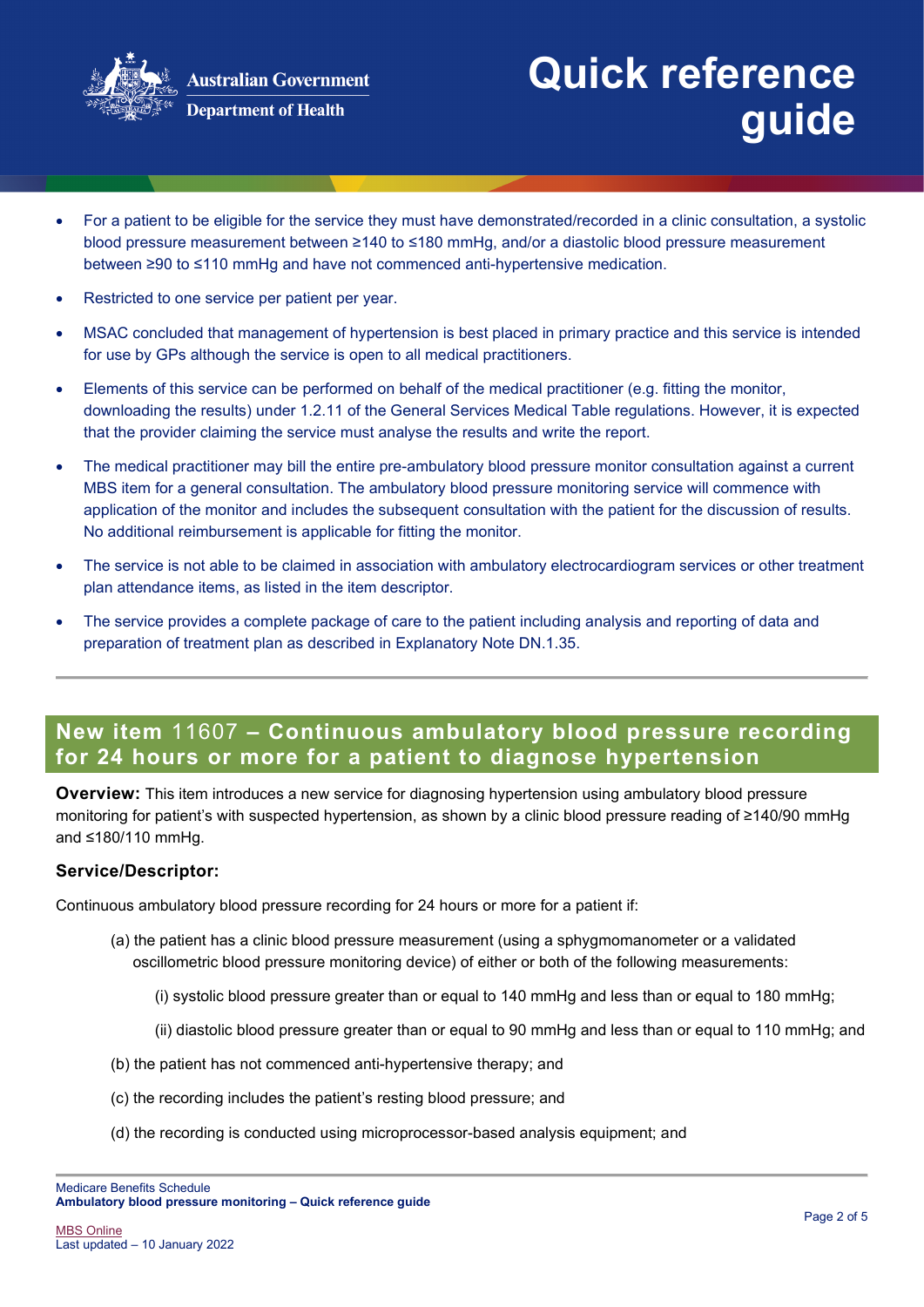

- (e) the recording is interpreted by a medical practitioner and a report is prepared by the same medical practitioner; and
- (f) a treatment plan is provided for the patient; and

(g) the service:

- (i) is not provided in association with ambulatory electrocardiogram recording, and
- (ii) is not associated with a service to which any of the following items apply:
	- (A) 177; (B) 224 to 228; (C) 229 to 244; (D) 699;
	- (E) 701 to 707;
	- (F) 721 to 732;
	- (G) 735 to 758.

Applicable only once in any 12 month period.

**Note:** Items 177, 224 to 228, 229 to 244 and 699 are specified in determinations made under subsection 3C(1) of the Act.

**Other requirements:** This service provides for a complete package of care to the patient, including analysis and reporting and preparation of treatment plan as described in Explanatory Note DN.1.35

**Billing requirement:** Applicable only once in any 12 month period.

**MBS fee:** \$107.20

**Benefit: 85%** \$91.15 and **75%** \$80.40\*

### **Private Health Insurance Classifications:**

**Clinical Category:** Heart and Vascular System

**Procedure Type:** Type C

**Note:** \* This item is primarily intended for use in the primary care setting and is not intended for hospital use unless there are appropriate clinically necessary reasons for this service being performed as part of a hospital admission. The Department of Health will monitor the use of this item by eligible providers to ensure claiming of services is in accordance with these guidelines.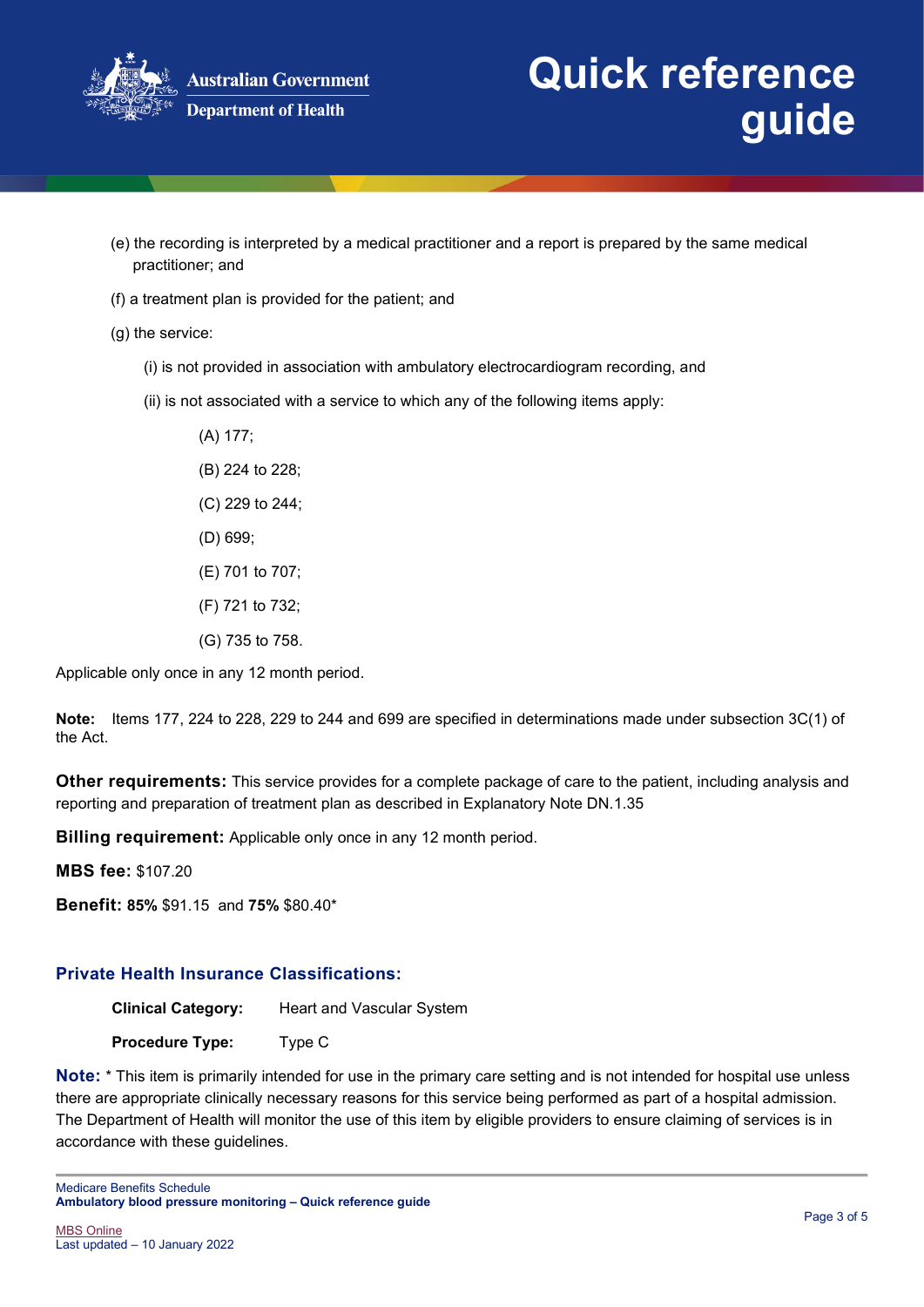

### **Explanatory Note:** Explanatory Note DN.1.35

To fulfil the treatment plan of item 11607, a comprehensive written plan must be prepared describing:

- a) the patient's diagnosis;
- b) management goals with which the patient agrees;
- c) appropriate interventions including lifestyle modification;
- d) treatment the patient may need; and
- e) arrangements to review the plan by a date specified in the plan.

In preparing the plan, the medical practitioner must:

- a) explain to the patient and the patient's carer (if any, and if the medical practitioner considers it appropriate and the patient agrees) the steps involved in preparing the plan; and
- b) record the plan; and
- c) record the patient's agreement to the preparation of the plan; and
- d) offer a copy of the plan to the patient and the patient's carer (if any, and if the medical practitioner considers it appropriate and the patient agrees); and
- e) add a copy of the plan to the patient's medical records.

#### Blood pressure monitoring equipment:

Both the in-clinic blood pressure monitor and the ambulatory blood monitoring equipment (cuff and monitor) used for services under item 11607 must be listed on the Australian Register of Therapeutic Goods, with monitoring devices recalibrated at time intervals as per the manufacturer's recommendations.

#### Additional Claiming Guidelines:

If a consultation is for the purpose of an Ambulatory blood pressure monitoring Treatment Plan, a separate and additional consultation should not be undertaken in conjunction with the Ambulatory blood pressure monitoring consultation, unless it is clinically indicated that a separate problem must be treated immediately.

Where a separate consultation is undertaken in conjunction with an Ambulatory blood pressure monitoring consultation, the patient's invoice or Medicare voucher (assignment of benefit form) for the separate consultation should be annotated (e.g. separate consultation clinically required/indicated).